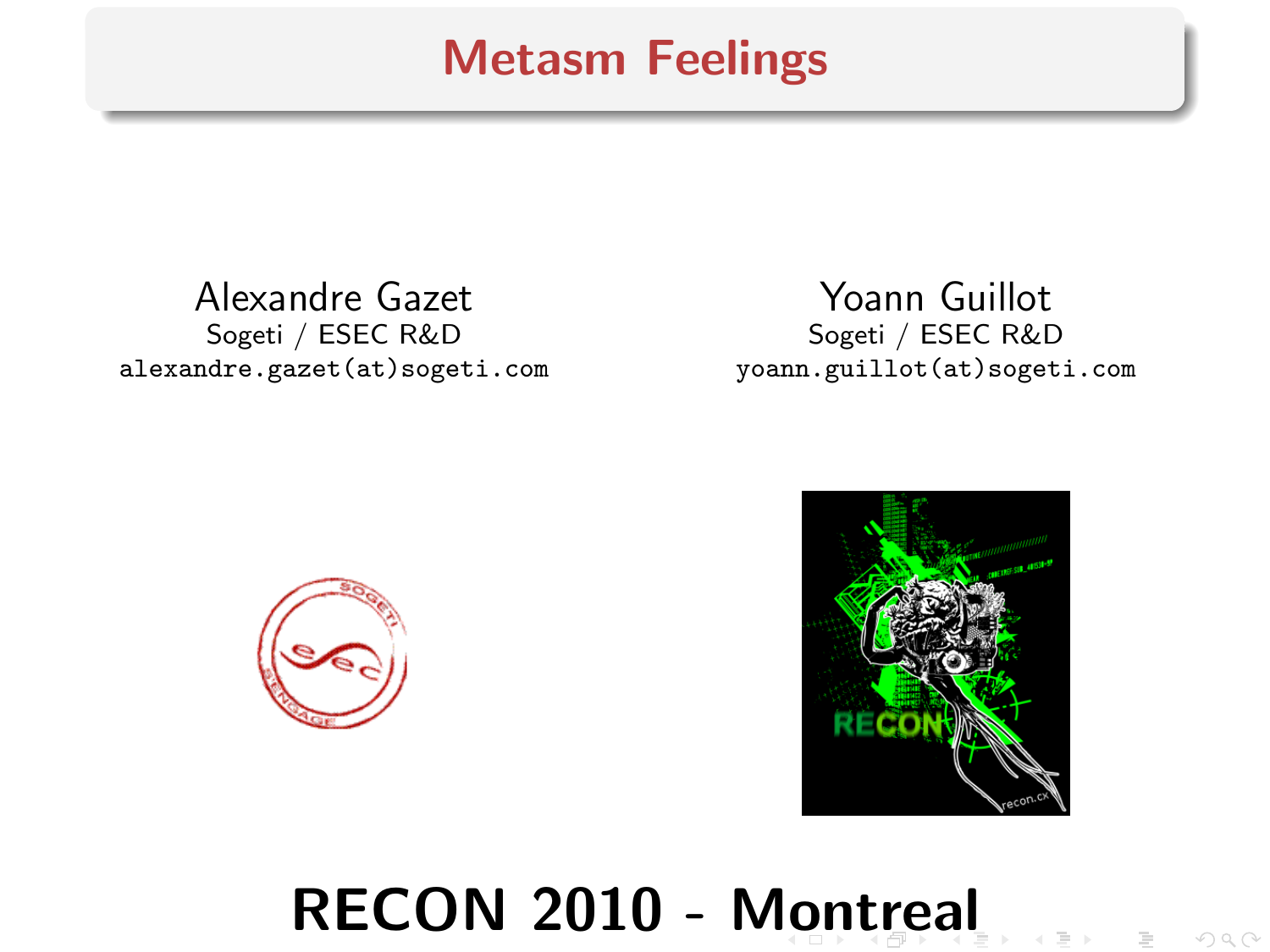|      | Metasm<br>Tracer<br>MSR<br>NIC |  |
|------|--------------------------------|--|
| Plan |                                |  |







<span id="page-1-0"></span>イロト イ部 トイをト イをトー 老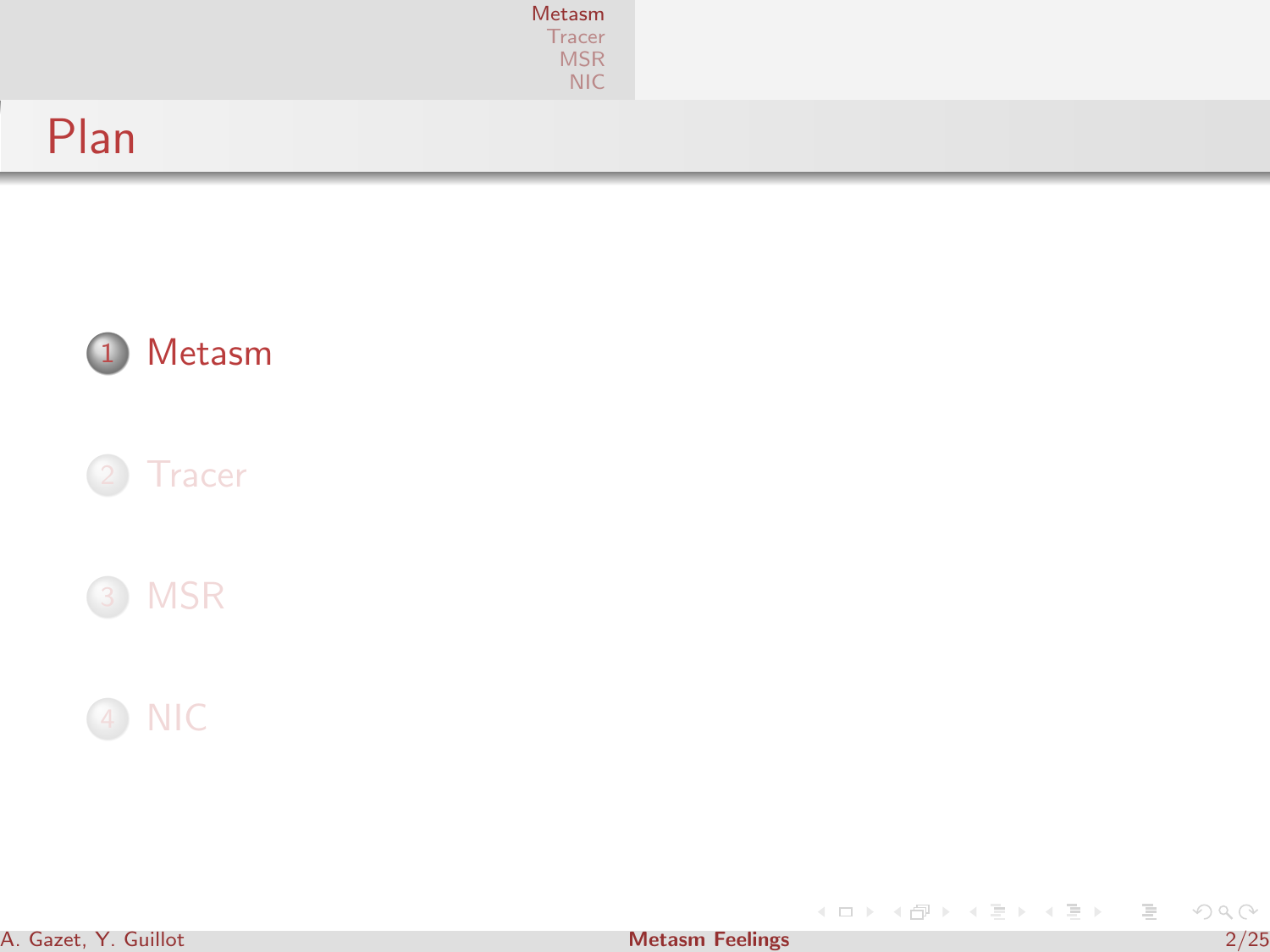|                    | Metasm<br>Tracer<br><b>MSR</b><br><b>NIC</b> |  |  |
|--------------------|----------------------------------------------|--|--|
| Metasm: prends-moi |                                              |  |  |

- opensource (LGPL)
- full ruby
- http://metasm.cr0.org/
- extensible
- o scriptable
- $\bullet$  full interactive documentation over IRC<sup>1</sup>
- yadda yadda

 $+$   $+$   $+$   $+$   $+$   $+$   $+$   $+$ 

 $\equiv$   $\rightarrow$  $\equiv$ 

 $^1$ irc://freenode/metasm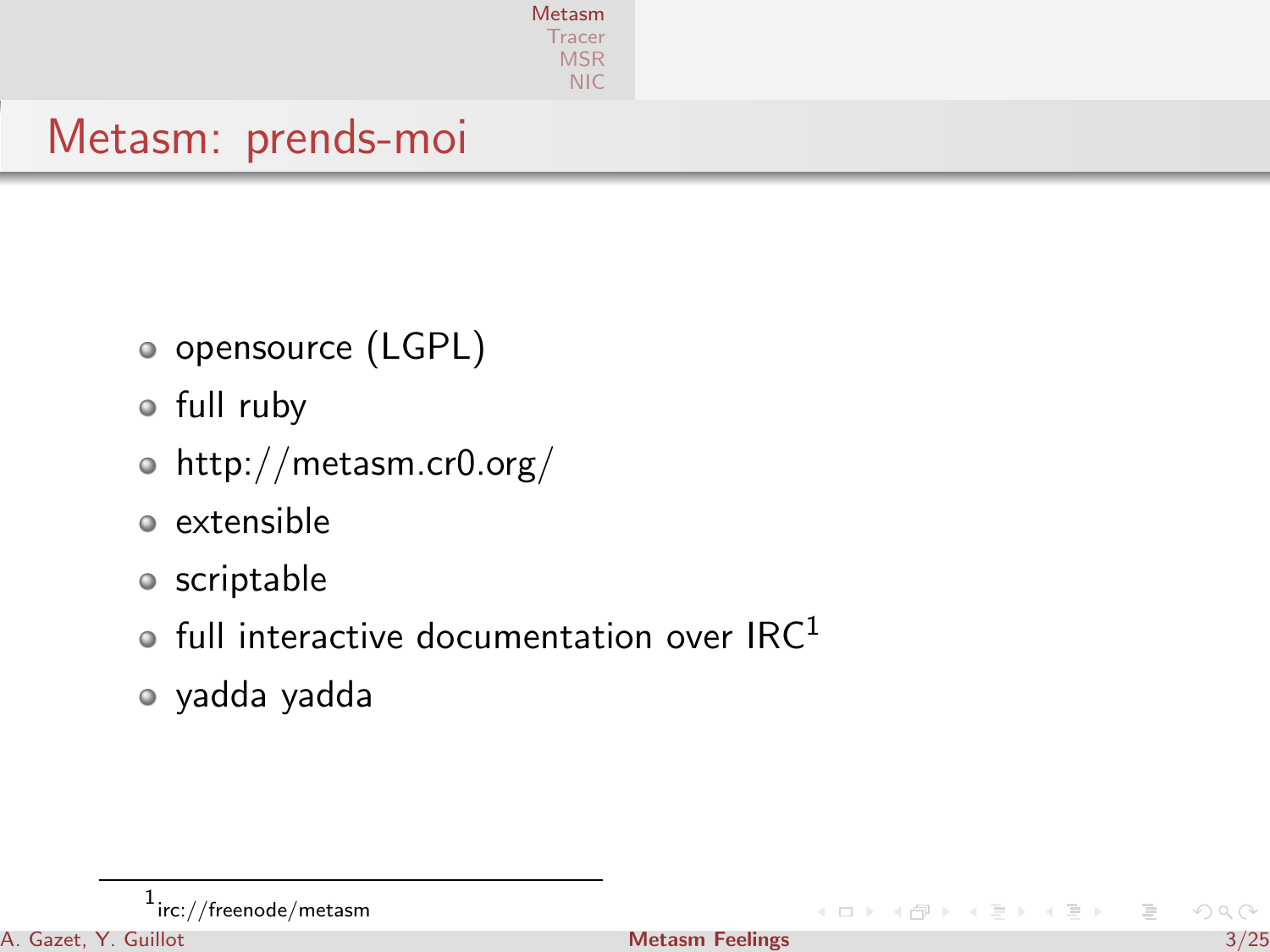

# Main features

- Cross-arch assembler
- Disassembler
	- o Intelligent
	- **e** Emulation
	- Instruction semantics
- Debugger
	- Linux
	- Win32
	- GDBServer
- C Parser
- C Compiler
- Decompiler
- xtrem GUI

**K ロト K 何 ト K** 

 $\equiv$   $\rightarrow$  $\equiv$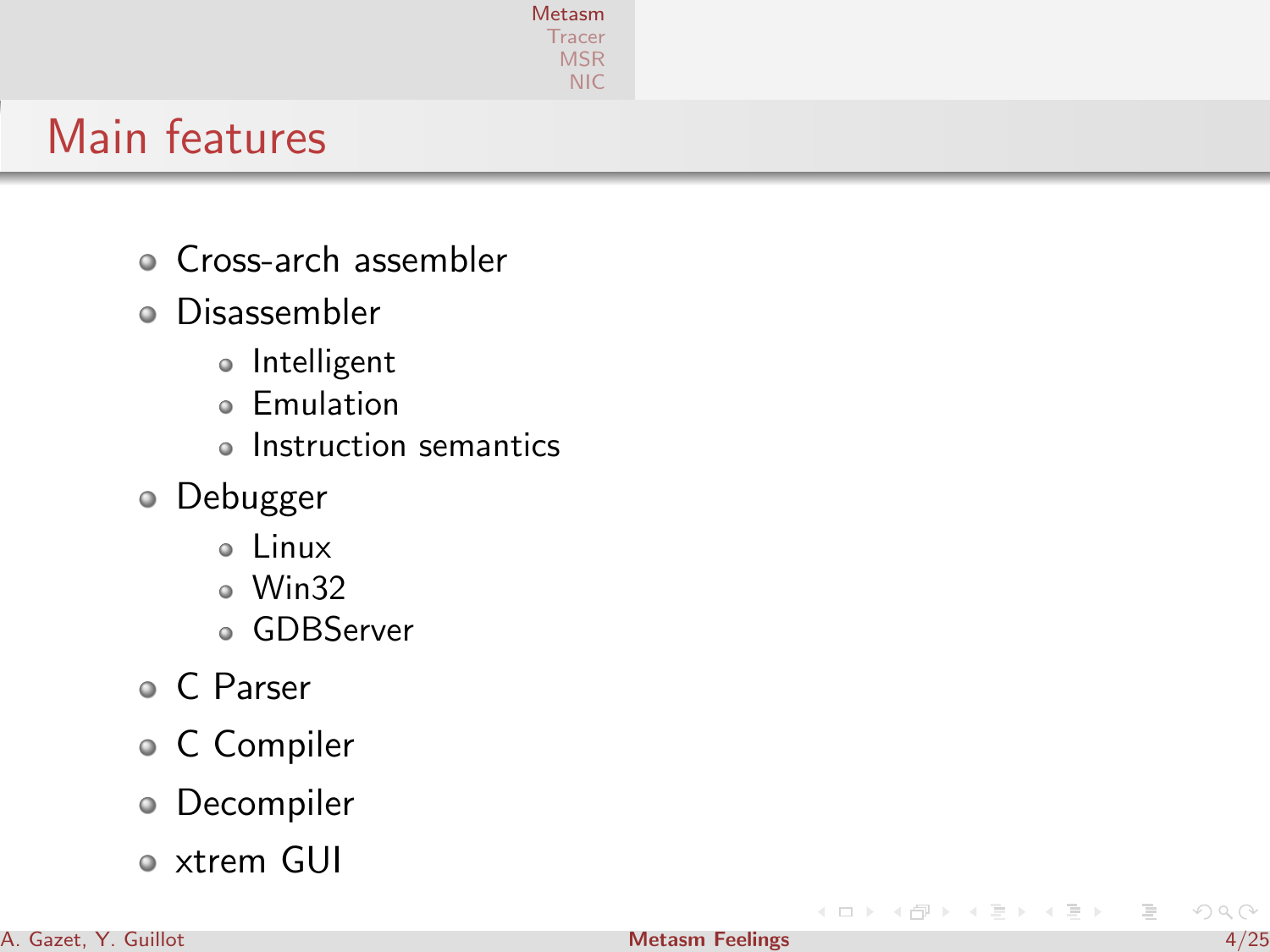| Metasm         |  |
|----------------|--|
| <u>I</u> racer |  |
| MSR            |  |
| NIC            |  |

## Target architectures

| <b>OS</b> |  |
|-----------|--|
| · Windows |  |
| · Linux   |  |
|           |  |
|           |  |
| Arch      |  |
| ● X86     |  |

- ARM
- MIPS
- PowerPC
- Sh4

イロン イ部ン イミン イミン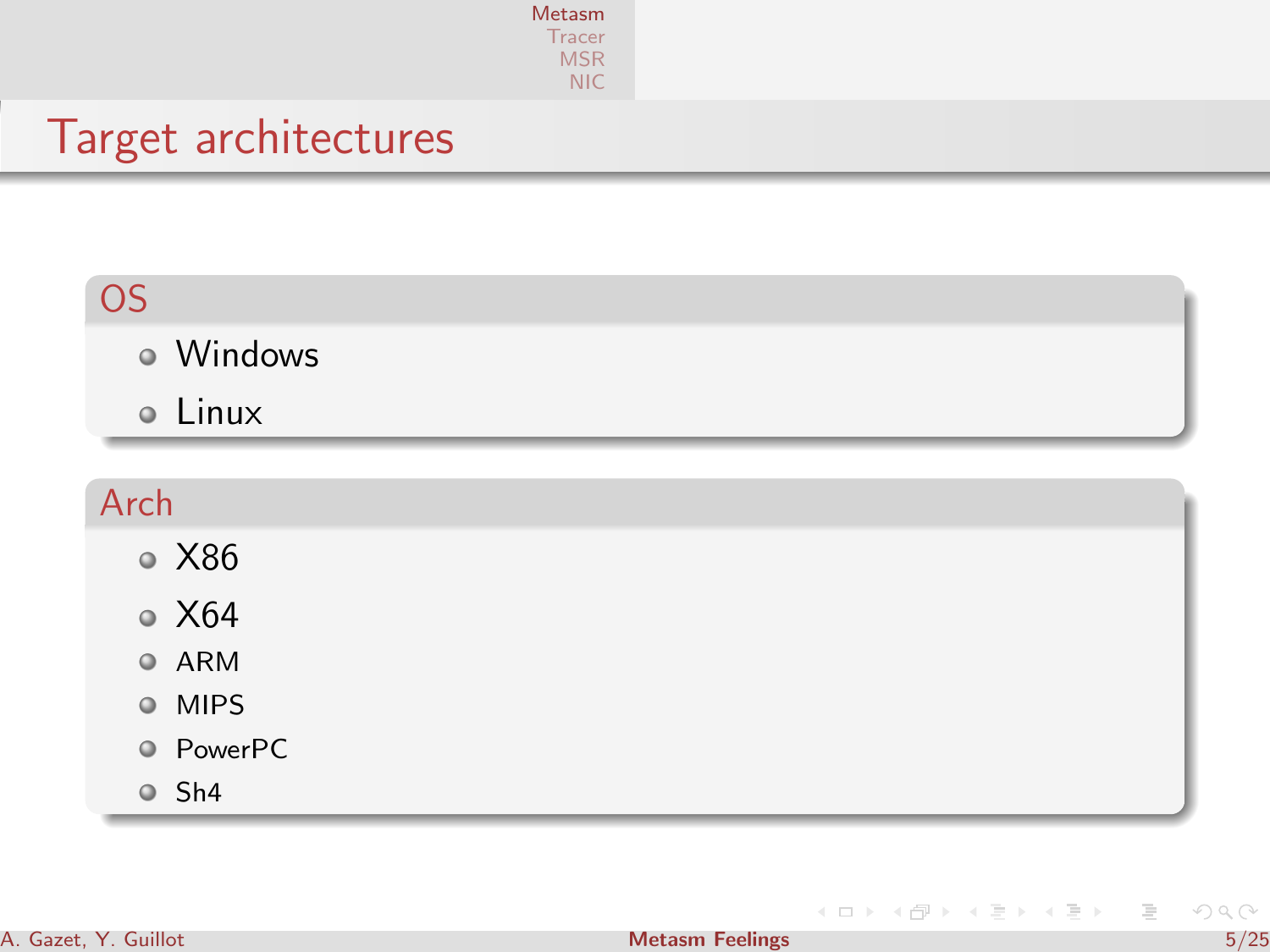|                       | <b>Metasm</b><br>Tracer<br><b>MSR</b><br><b>NIC</b> |  |  |
|-----------------------|-----------------------------------------------------|--|--|
| <b>Previous works</b> |                                                     |  |  |

- Mainly static analysis of software protections:
	- Deobfuscation
	- Devirtualisation
- $\circ$  SSTIC (fr) challenges (T2 2007, poeut, ...)
- HITB 2009 realworld software protection
- Check the papers (with translation) on http://metasm.cr0.org/
- Trainings (CSW, HITB)

→ 假 →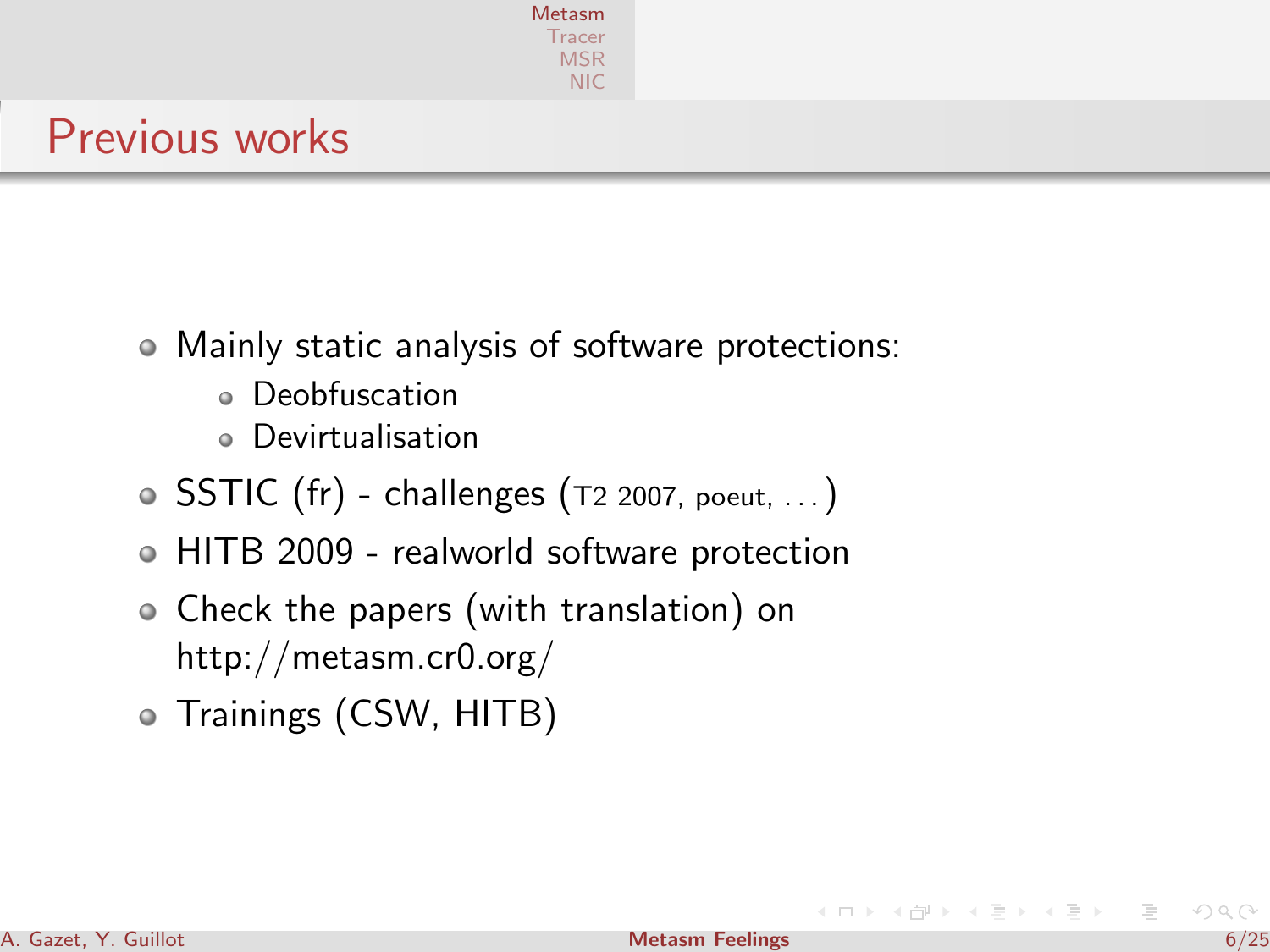|             | <b>Metasm</b><br>Tracer<br><b>MSR</b><br><b>NIC</b> |
|-------------|-----------------------------------------------------|
| Sample uses |                                                     |

```
require 'metasm'
in clude Metasm
np = OS. current . find process ('notepad')
# read the virtual memory of a running process
p np. memory [0 \times 40000, 0 \times 200]# inject a shellcode
sc = Sh ell code . assemble (la 32 . new , ' ' imp esp'') . encode string
np. memory [0 \times 40000, sc. length ] = sc
```


**K ロト K 倒 ト K 手** 

 $\mathbb{R} \rightarrow \mathbb{R}$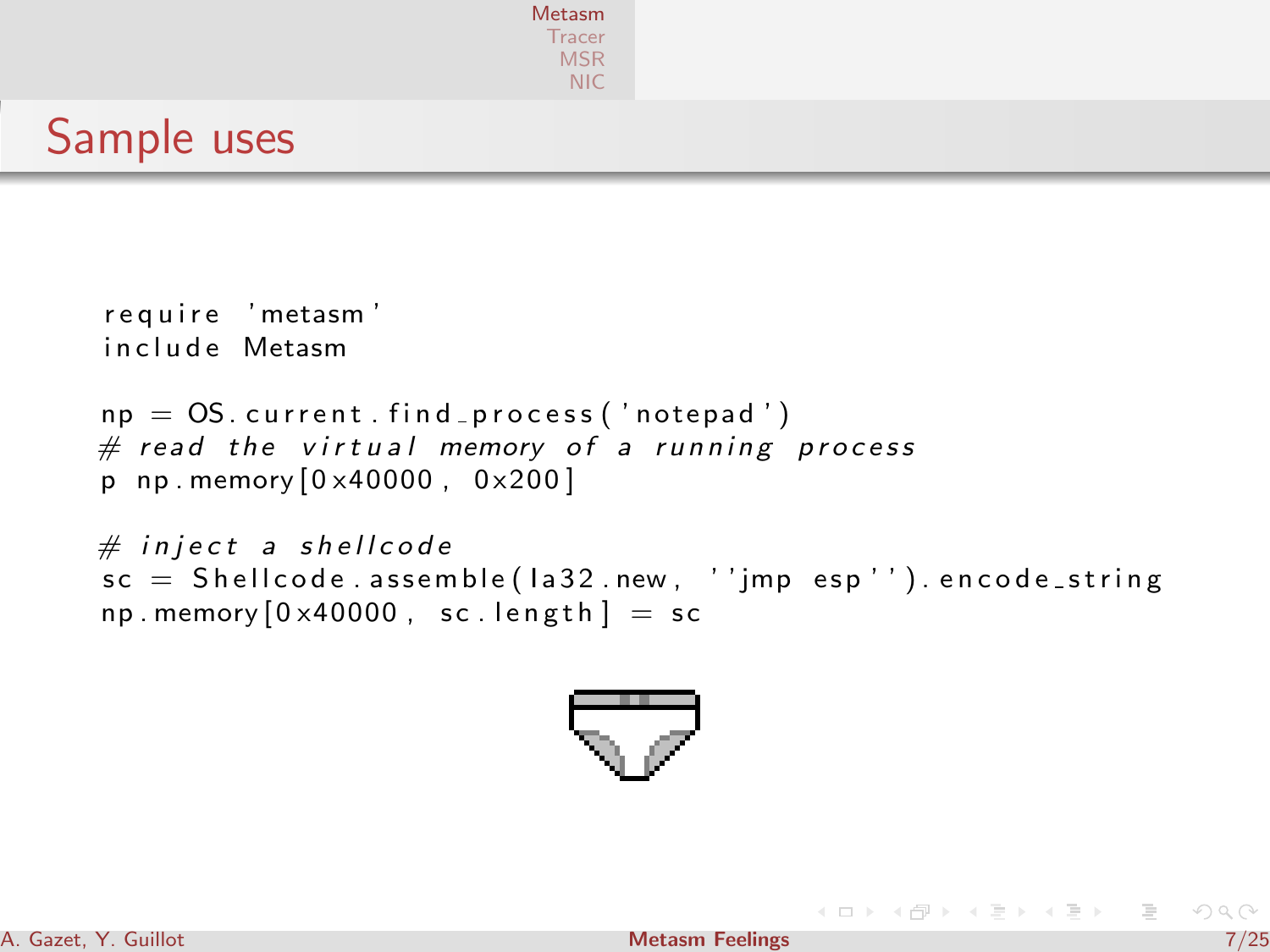```
Metasm
 Tracer
  MSR
   NIC
```
Sample uses

```
require 'open-uri'
puts '' retrieving source code ...''
html = open ('http://recon.cx/2010/cfp.html').read
source = html \left( /unsigned *\\right)/m ]
abort ''no source found :( '' if not source
elf = Metasm :: ELF : compile_c (Metasm :: la 32 . new, source)elf encode_string ; elf decode
dasm = e/f. disassembler
\# selfmodify plugin, handles trivial decoding loops
dasm. load plugin 'selfmodify'
w = Metasm::Gui::DasmWindow.new('recon–cfp', dasm, 'buf')Metsom \cdot : Gui main
```
 $\mathcal{A} \otimes \mathcal{A} \rightarrow \mathcal{A} \otimes \mathcal{B} \rightarrow \mathcal{A} \otimes \mathcal{B} \rightarrow \mathcal{A} \otimes \mathcal{B} \rightarrow \mathcal{A} \otimes \mathcal{B}$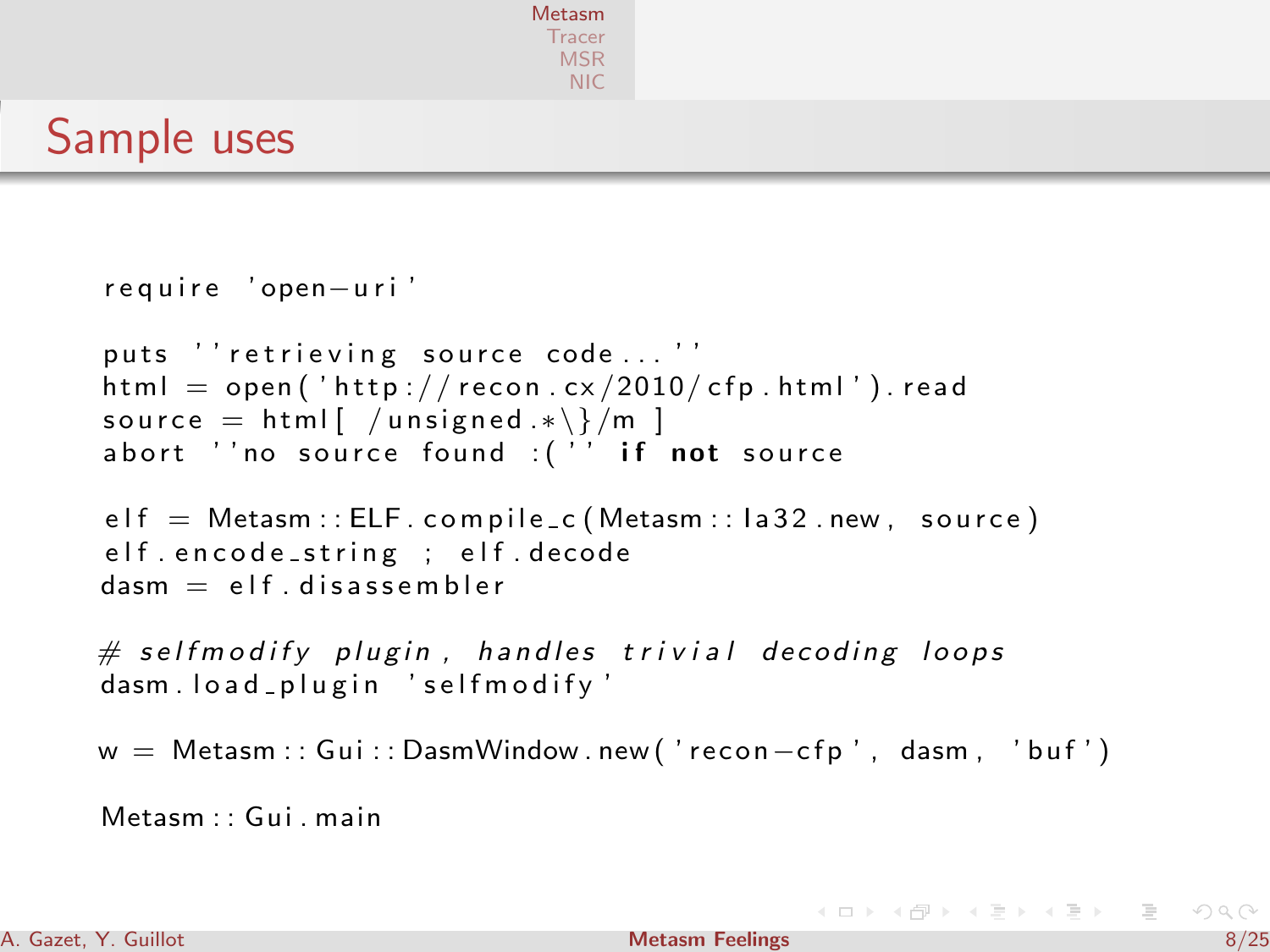|      | Metasm<br>Tracer<br>MSR<br>NIC |  |
|------|--------------------------------|--|
| Plan |                                |  |







<span id="page-8-0"></span>イロト (個) (変) (変) (変) 三重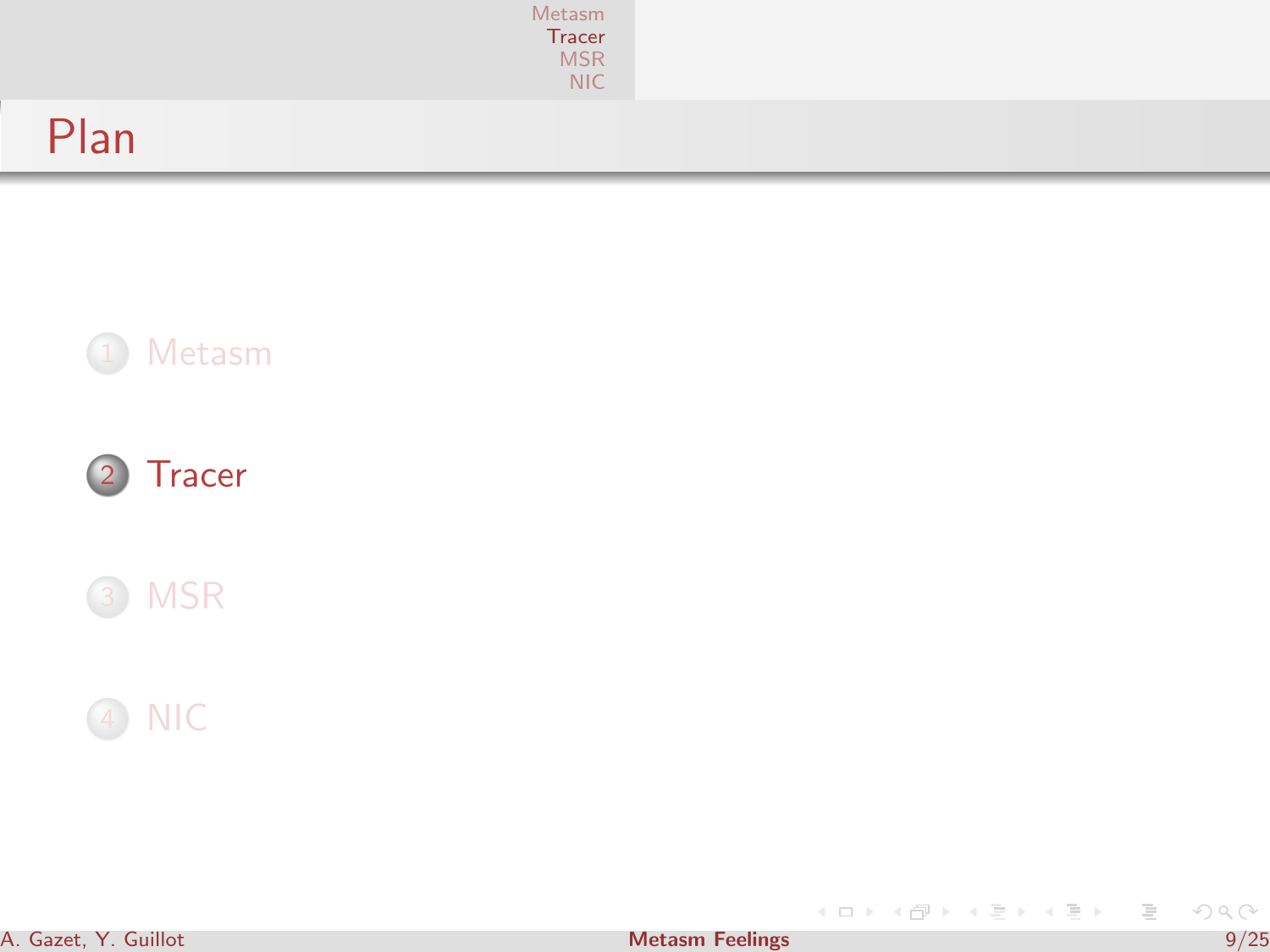

# Trace engine

#### Scriptable debugger

- $\bullet$  High level API:  $\Rightarrow$  bpx(), stepover(), etc.
- Disassembler: code graph

#### Building tools

- Block-by-block trace algorithm implemented using the API
	- $\Rightarrow$  can be used on any supported target
- $\bullet$  Database support for free with rubygems<sup>a</sup> ⇒ Trivial to store execution traces

a<br>Currently using DataMapper

イロト イ母ト イラト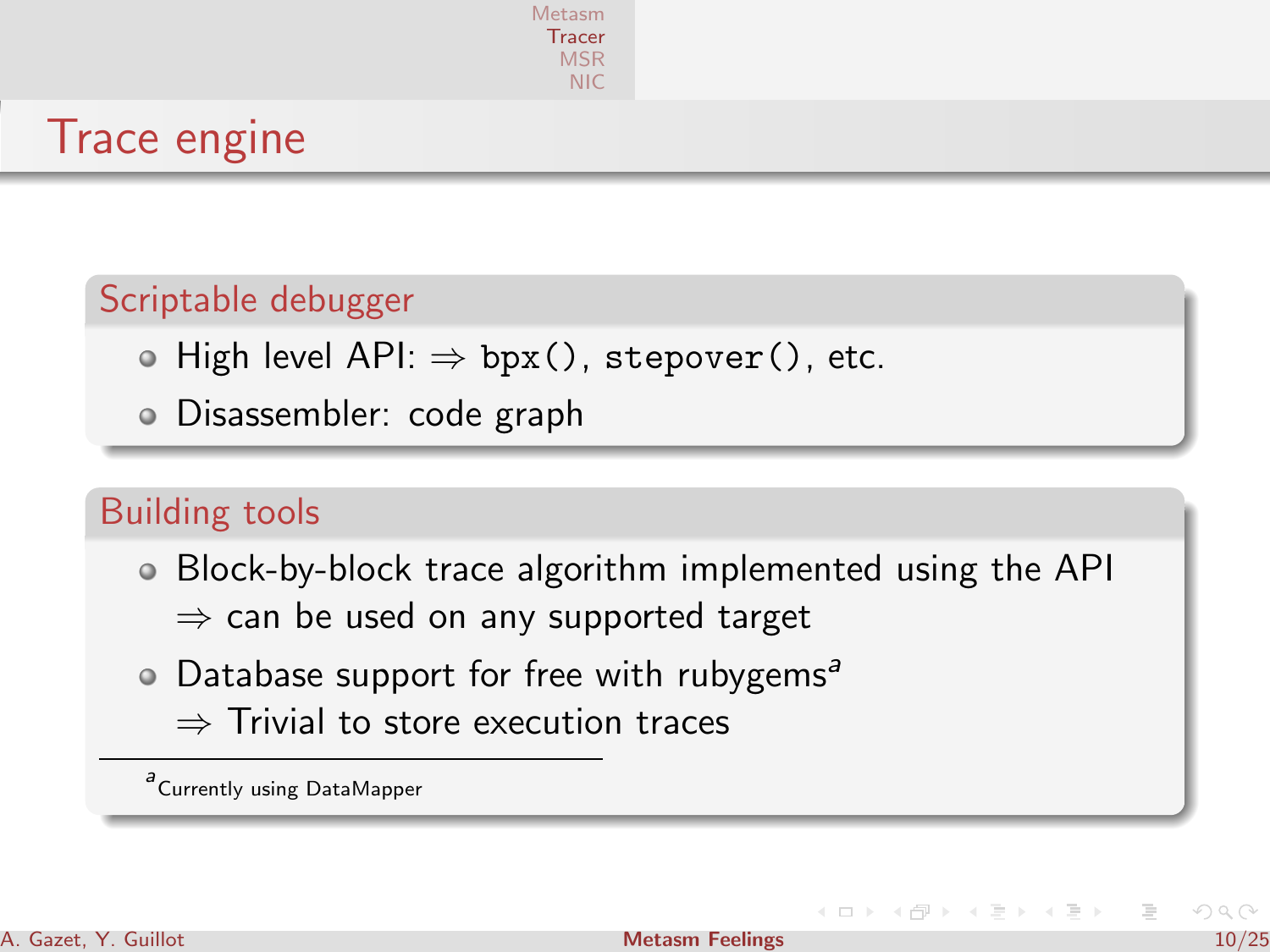[Metasm](#page-1-0) **[Tracer](#page-8-0)** [MSR](#page-12-0) [NIC](#page-19-0)

## Trace visualization

#### Scriptable GUI as well

- Execution path coloring
- Possible to add controls: trace selection, etc.
- Advanced data manipulation
	- Trace "replay"
	- Trace diffing



 $OQ$ 

#### A. Gazet, Y. Guillot [Metasm Feelings](#page-0-0) 11/25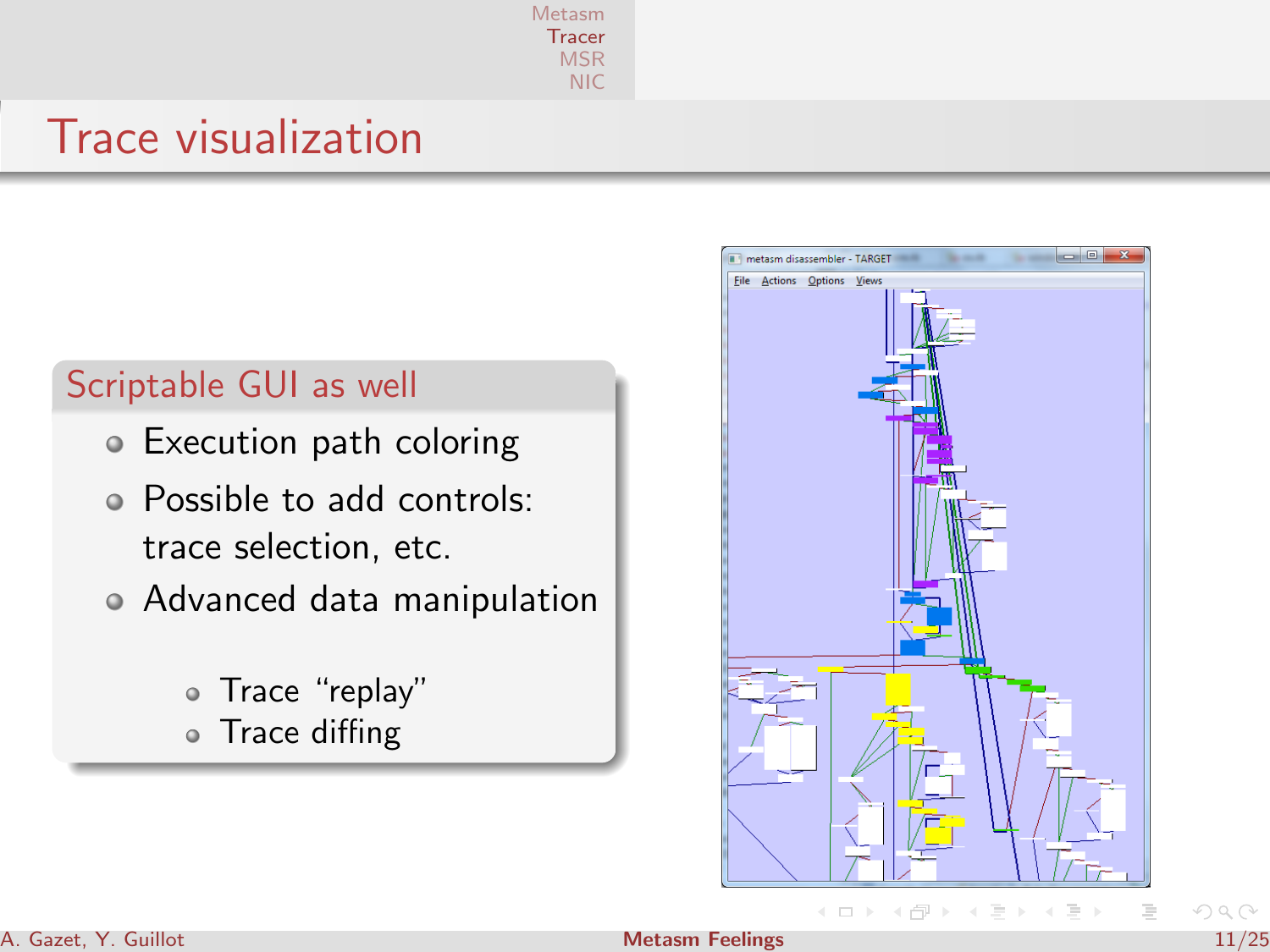|      | Metasm<br>Tracer<br>MSR<br>NIC |
|------|--------------------------------|
| Demo |                                |

Trace creation Trace diffing Trace replay

 $\mathcal{A} \subseteq \mathcal{D} \rightarrow \mathcal{A} \oplus \mathcal{B} \rightarrow \mathcal{A} \oplus \mathcal{B} \rightarrow \mathcal{A} \oplus \mathcal{B}$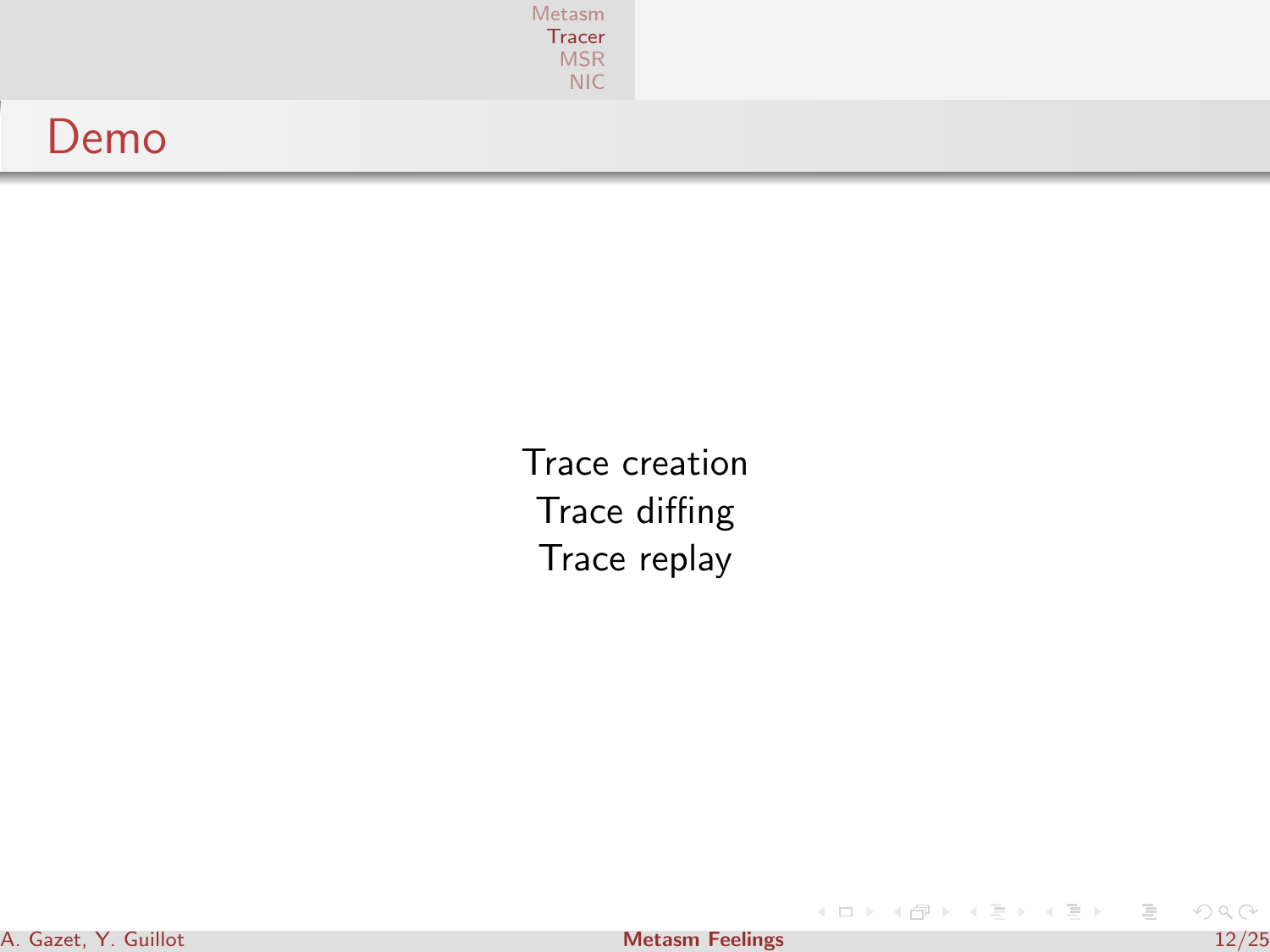|      | Metasm<br>Tracer<br><b>MSR</b><br>NIC |  |
|------|---------------------------------------|--|
| Plan |                                       |  |









<span id="page-12-0"></span>イロト (個) (変) (変) (変) 三重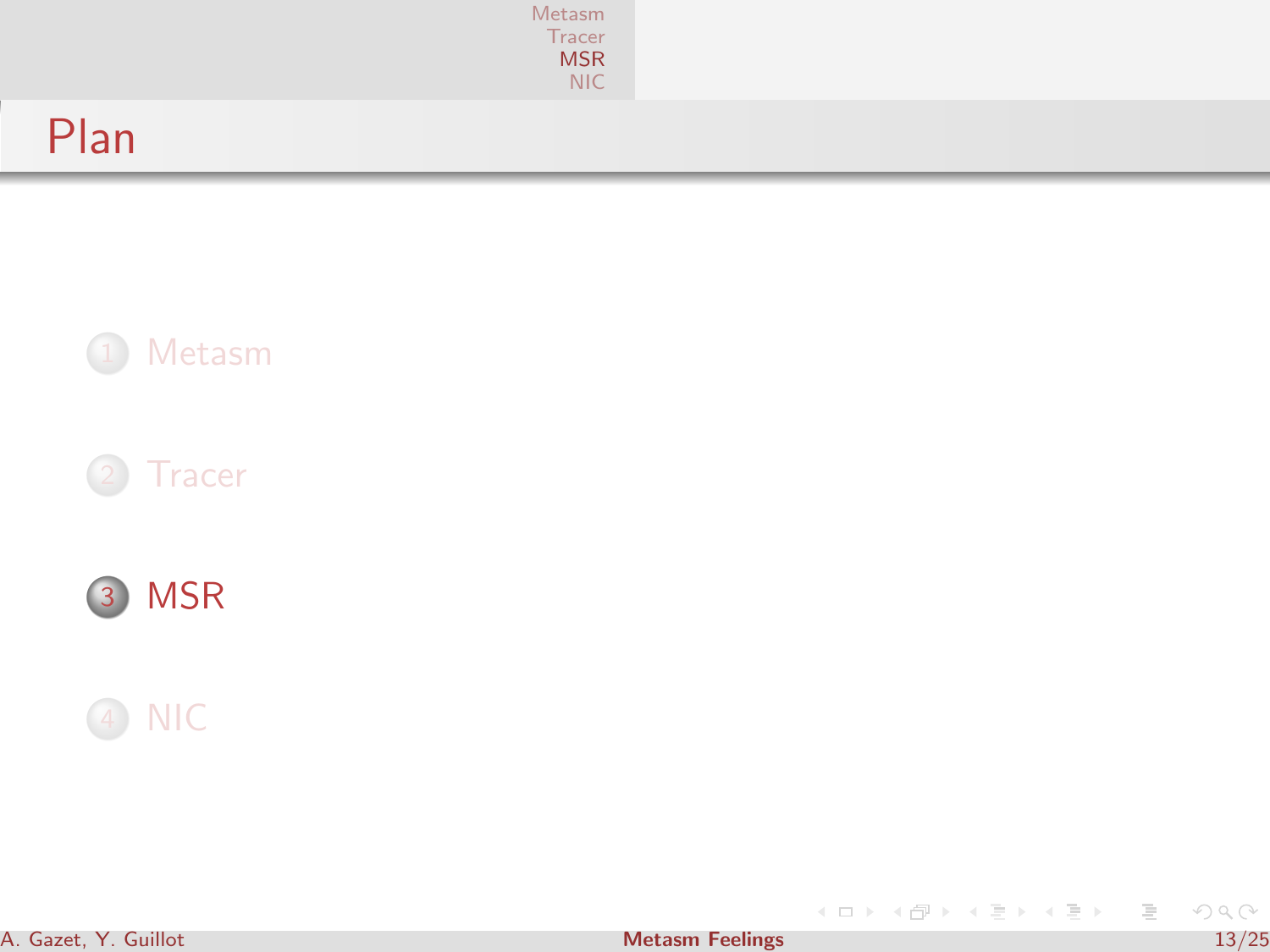# MSR debug registers

- Hardware registers from processors (Intel/AMD)
- Branch tracing MSR: IA32 DEBUGCTL (0x1D9)
- Can trigger an INT1 whenever a branch is taken with TF set
- Implementation for WinXP in 2006 by Pedram Amini (NtSystemDebugControl) Branch Tracing with Intel MSR Registers<sup>2</sup>
- Same concepts can be applied on Windows 7 through the KD module<sup>3</sup>:
	- $\bullet$  Issue IOCTLs to  $\lambda \setminus \lambda$ **kidbgdrv** device
	- Need to boot with /DEBUG option

3 <http://www.ivanlef0u.tuxfamily.org/?p=382>

<sup>2</sup> [http://www.openrce.org/blog/view/535/Branch\\_Tracing\\_with\\_Intel\\_MSR\\_Registers](http://www.openrce.org/blog/view/535/Branch_Tracing_with_Intel_MSR_Registers)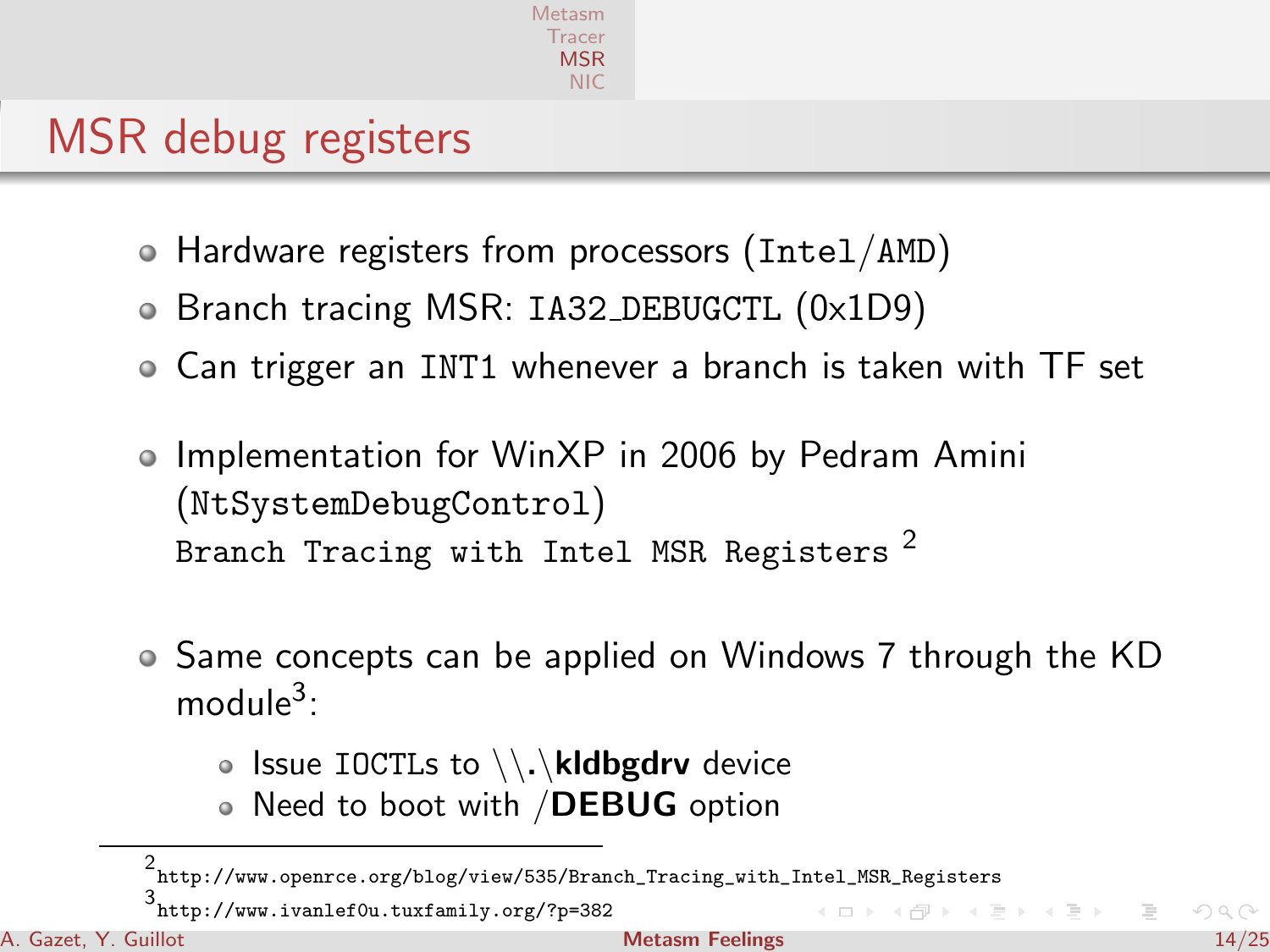

# DynLdr

We'd like to call Kernel32!DeviceIOControl() from our ruby script

#### DynLdr

DynLdr is a Metasm component to generate ruby bindings from C headers

- Handles arbitrary C function prototypes (incl. \_stdcall)
- Handles most numeric macros/enums
- Wrapper for C structures

イロト イ押ト イヨト

 $\equiv$   $\rightarrow$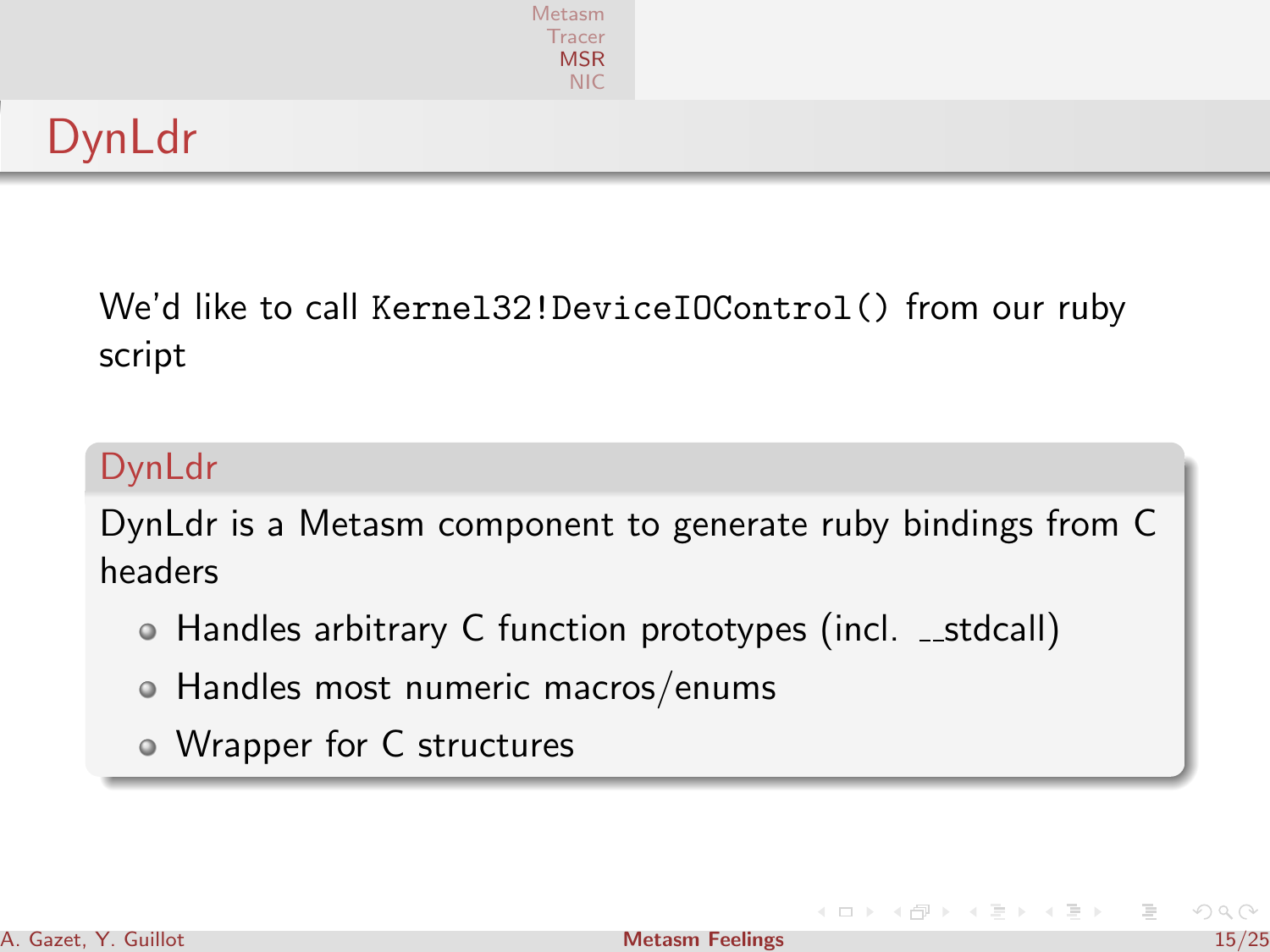[Metasm](#page-1-0) **[Tracer](#page-8-0)** [MSR](#page-12-0) [NIC](#page-19-0)

#### MSR: C definitions

```
class MSR < Metasm:: DynLdr
  new<sub>-api-c</sub> <<EOS
typedef struct _KLDBG {
   SYSDBG_COMMAND DbgCommandClass;
   PVOID DbgCommand ;
   DWORD DbgCommandLen ;
} KLDBG, ∗ PKLDBG;
typedef enum SYSDBG_COMMAND {
   SysDbgReadVirtual = 8,SysDbgWriteVirtual = 9,
   SysDbgReadMsr = 16.
   SysDbgWriteMsr = 17,
}
HANDLE WINAPI OpenServiceA (
   HANDLE hSCManager ,
   LPCSTR IpServiceName,
  DWORD dw Desired Access
\cdotEOS
end
```
#### A. Gazet, Y. Guillot 16/25 and 16/25 and 16/25 and 16/25 and 16/25 and 16/25 and 16/25 and 16/25 and 16/25 and 16/25

イロン イ押ン イヨン イヨン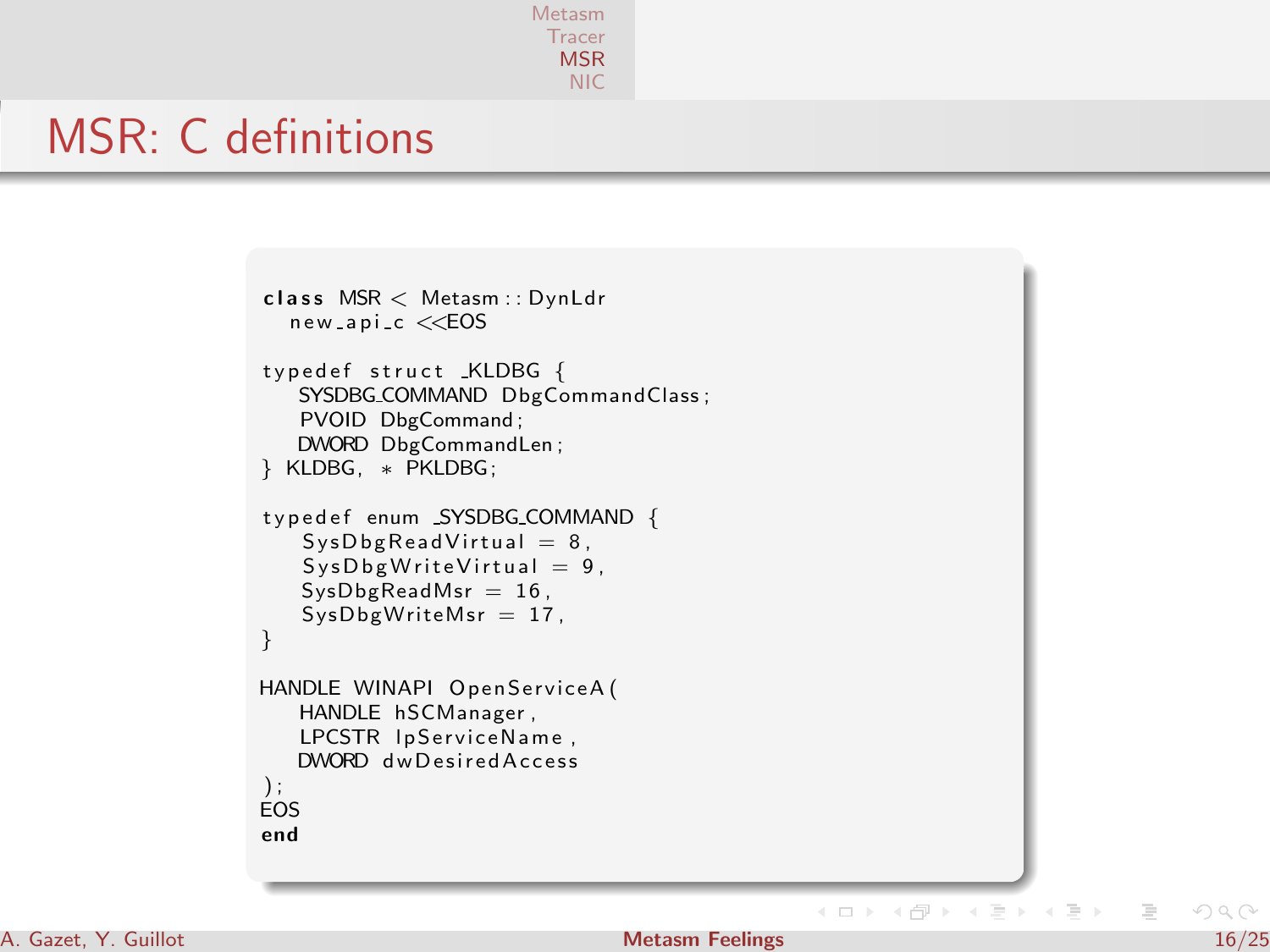[Metasm](#page-1-0) **[Tracer](#page-8-0)** [MSR](#page-12-0) [NIC](#page-19-0)

### MSR: from Ruby to kernel device

```
def readmsr (addr)
    msr = a \cdot \text{loc\_c\_struct('SYSDBG\_MSR'. 'msraddress' \implies addr)kldbg = alloc_c_struct ('KLDBG')
    kld bg ['d bgcommandclass'] = SYSDBGREADMSR
    k \cdot \text{Idbg} \left[ ' \text{dbgcommon} \right] = \text{msr}kldbef'dbegommandlen'l = msr. lenethlpBytesReturned = 0.chr*8deviceiocontrol (@hdevice, IOCTL, kldbg, kldbg.length, \
         msr, msr. length, lpBytesReturned, NULL)
    return msr['data']
end
```
イロト イ押ト イミト イミト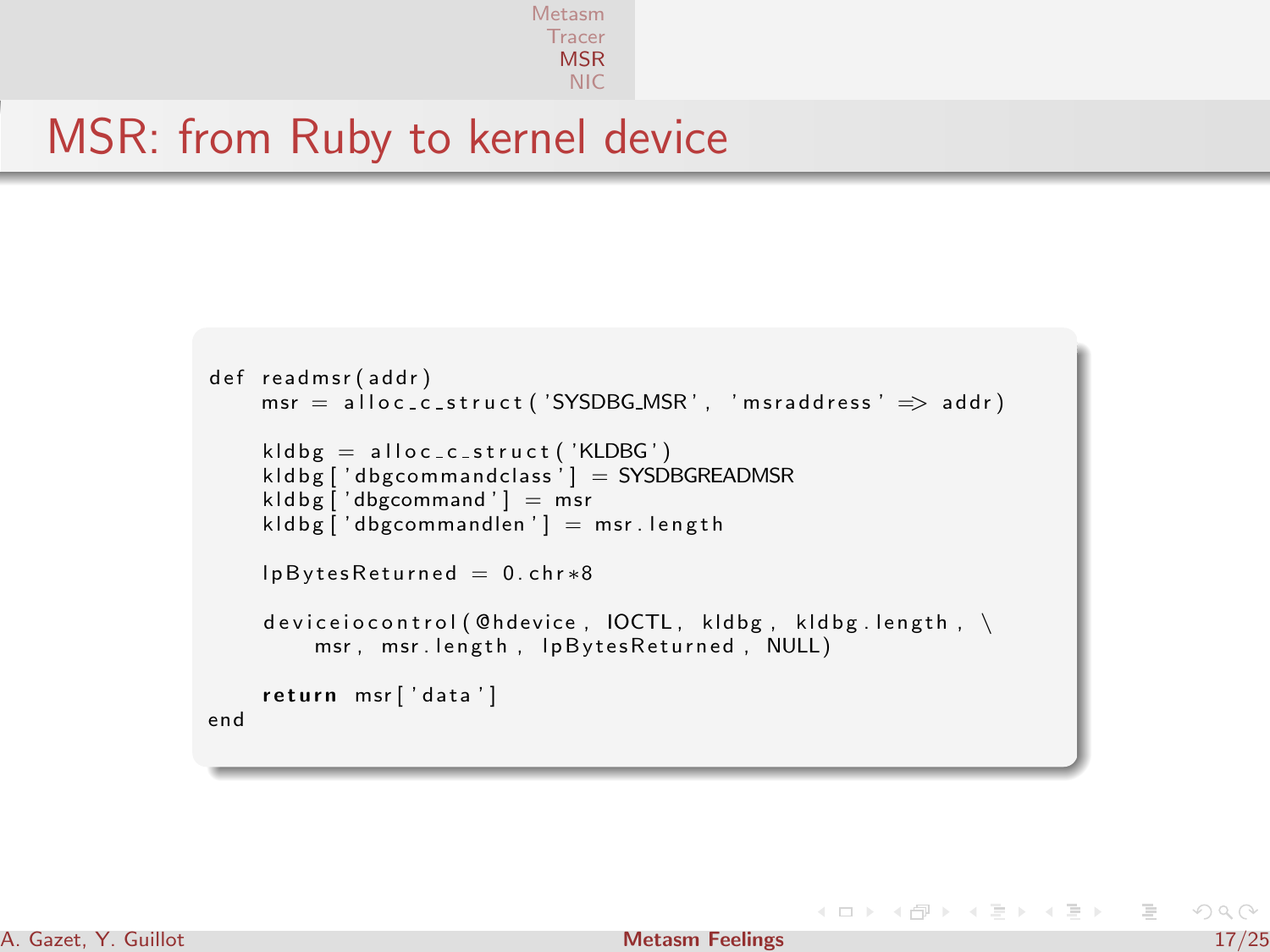# Glue the bricks together

- Tweak debugger's interpretation of INT1
- Handle trap flag logic
- Add support for MSR:
	- Load kldbgdrv driver
	- Read/Write the IA32 DEBUGCTL MSR
- Integrate within Bintrace module

Keep in mind that MSR are core-specific on SMP systems  $\Rightarrow$  OMGWTFBBQ

#### Port to Linux

- MSR interaction trivial, via mainline msr LKM creates char device: /dev/cpu/\*/msr
- ∼30 lines of Ruby code

 $\overline{4}$   $\overline{1}$ 

4 間上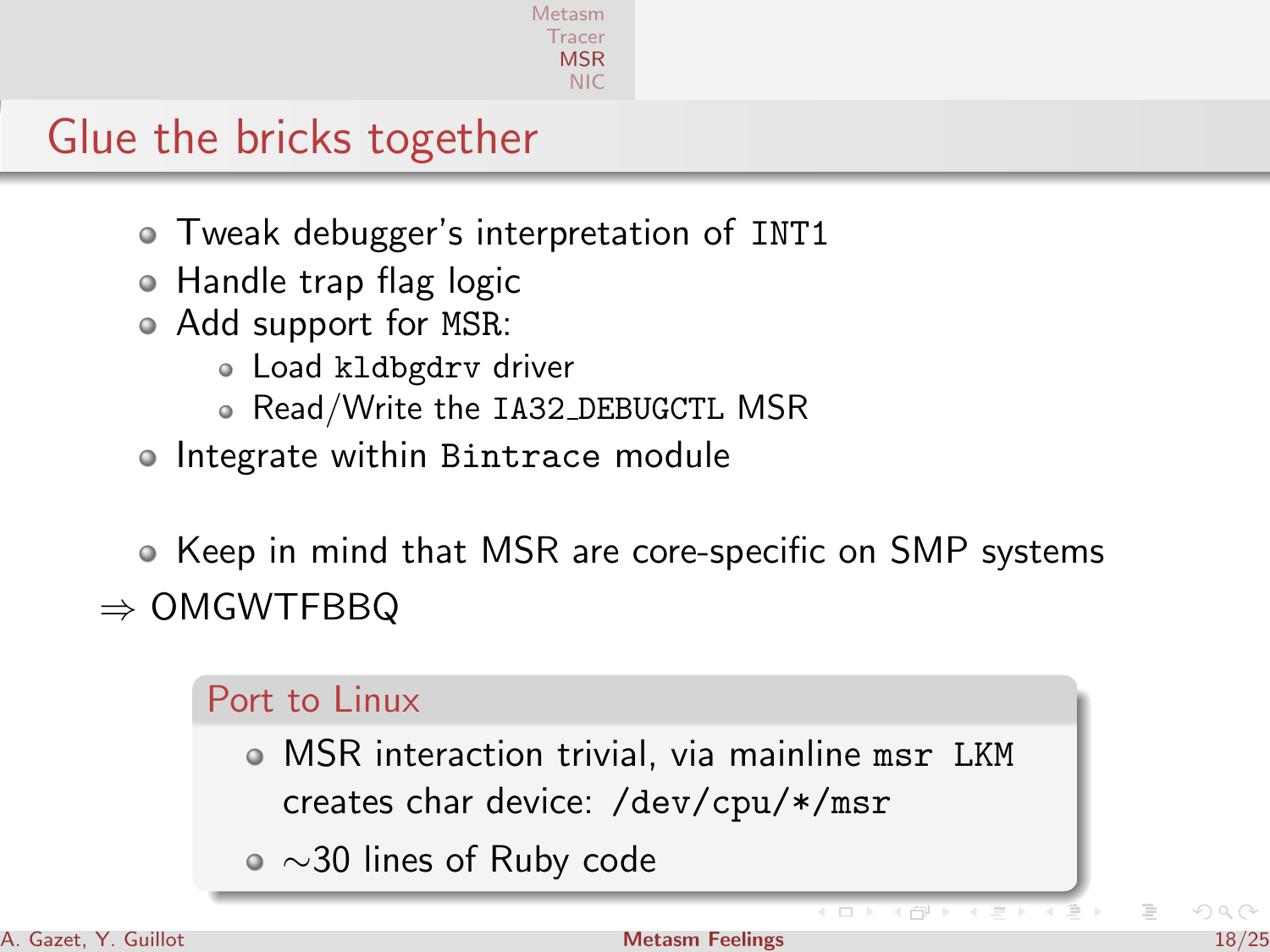| Metasm | Tracer<br>MSR<br>NIC |
|--------|----------------------|
| Demo   |                      |

Branch tracing of hostname.exe

 $A \equiv \mathbf{1} \times A \pmod{1} \times A \pmod{1} \times A \pmod{1}$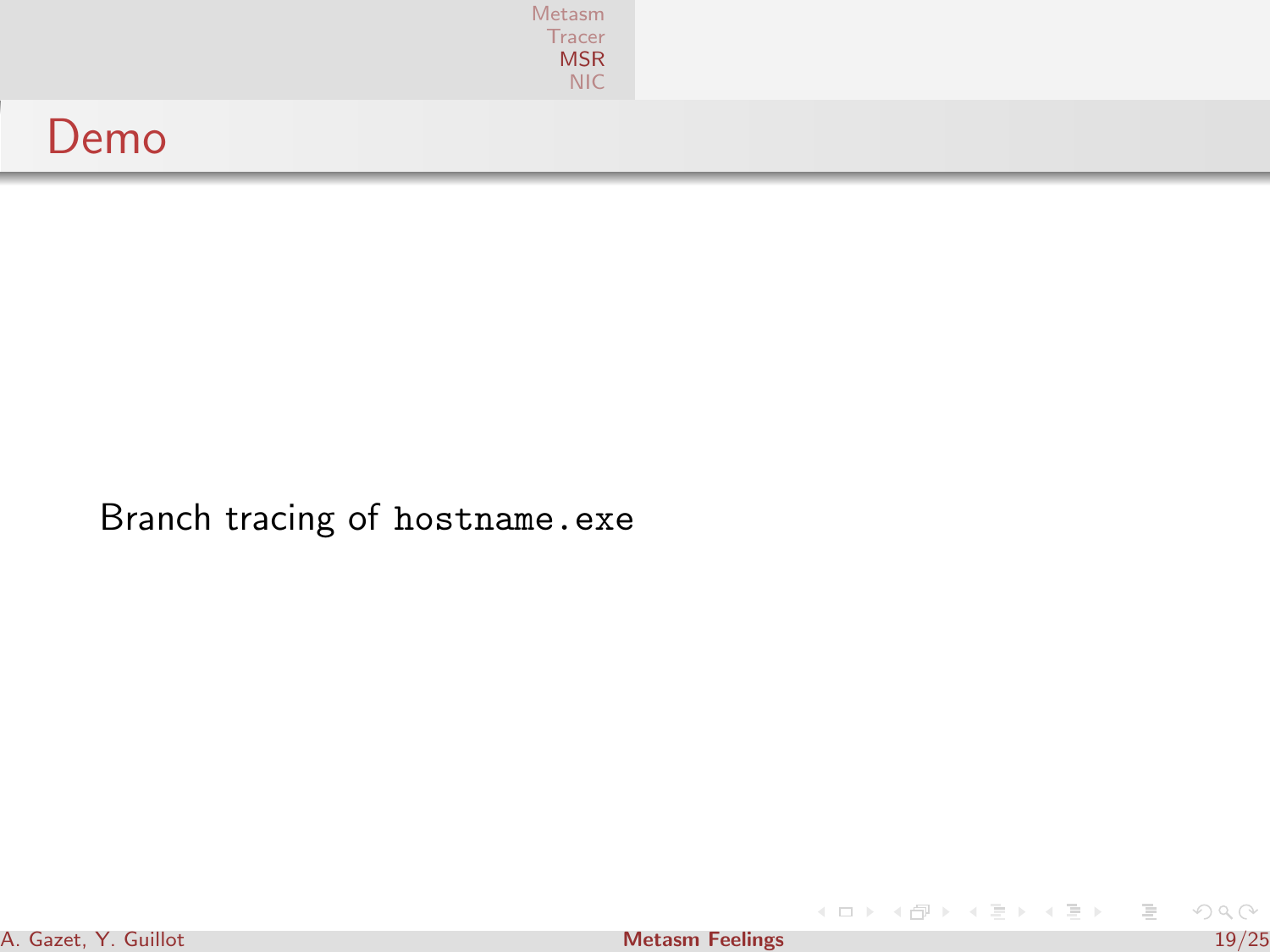|      | Metasm<br>Tracer<br>MSR<br><b>NIC</b> |  |
|------|---------------------------------------|--|
| Plan |                                       |  |





<span id="page-19-0"></span>イロト (個) (変) (変) (変) 三重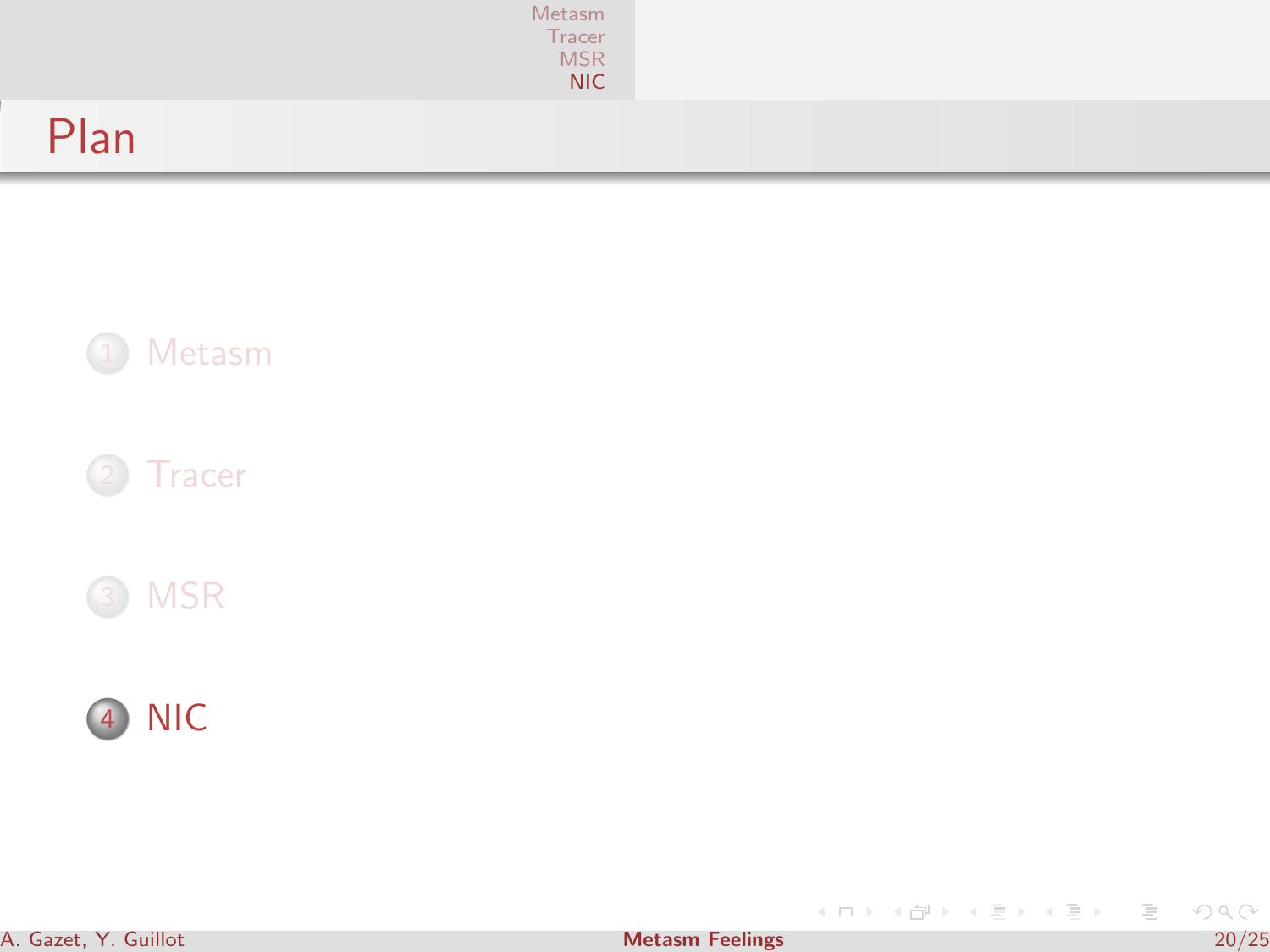[Metasm](#page-1-0) [Tracer](#page-8-0) [MSR](#page-12-0) [NIC](#page-19-0)

# Broadcom NIC firmware

- Runs on the card
- Independant MIPS processor
- Dedicated ram&flash
- Controlled from host through MMIO
- Already examined by Perez&Duflot (CSW10) (custom-designed lowlevel interface)
- Guillaume Delugré, from our lab, has done similar works
	- a custom LKM exposes a char device
	- $\bullet\,$  read/write to card memory space via a cli interface
	- $\bullet\,$  set breakpoints, read regs, etc. through MMIO

4 n + 3 n + 3 =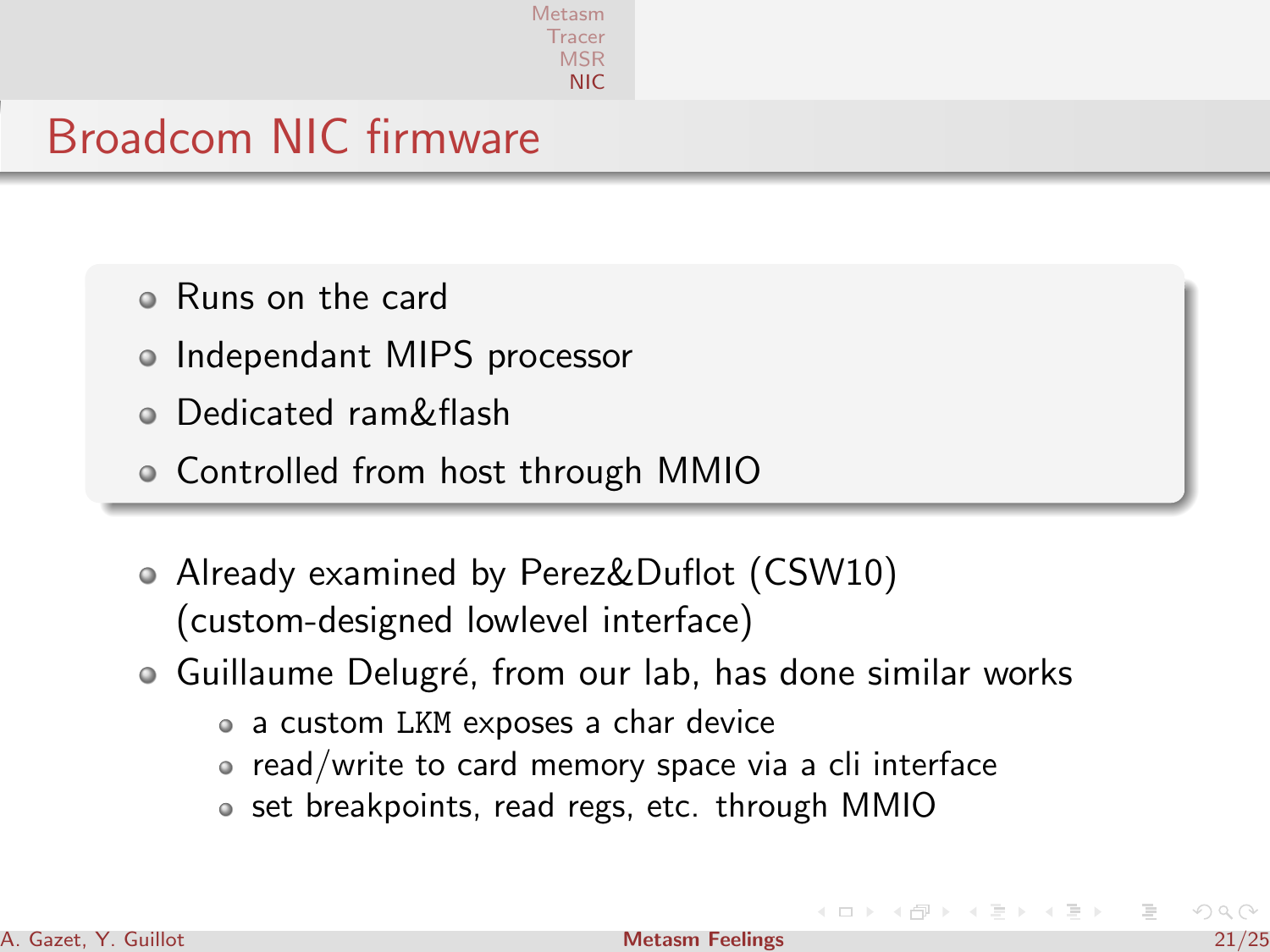|               | Metasm<br>Tracer<br>MSR<br>NIC |  |
|---------------|--------------------------------|--|
| <b>NICDBG</b> |                                |  |

Metasm comes with a MIPS disassembler

#### $\Rightarrow$  Get a disassembler/debugger GUI for free

• Include Bintrace modules in the debugger

#### $\Rightarrow$  Record live trace of execution

 $4$  ロ }  $4$   $\overline{r}$  }  $4$   $\overline{r}$  }

三 H 三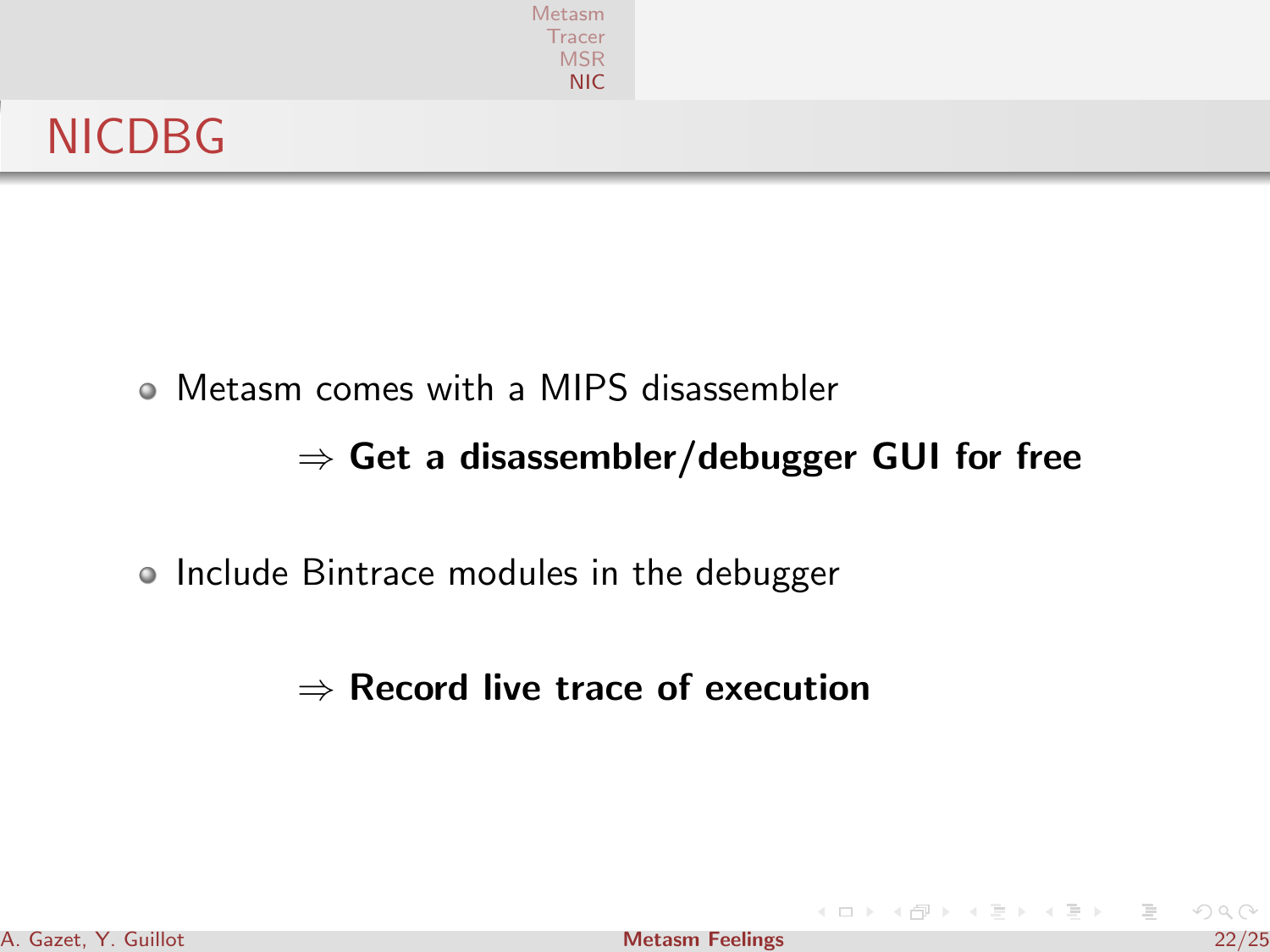|      | Metasm<br>Tracer<br>MSR<br>NIC |  |
|------|--------------------------------|--|
| Demo |                                |  |

NIC debugging Trace card initialisation routines

 $4$  ロ }  $4$   $\overline{7}$  }  $4$   $\overline{2}$  }

 $\equiv$   $\rightarrow$  $\equiv$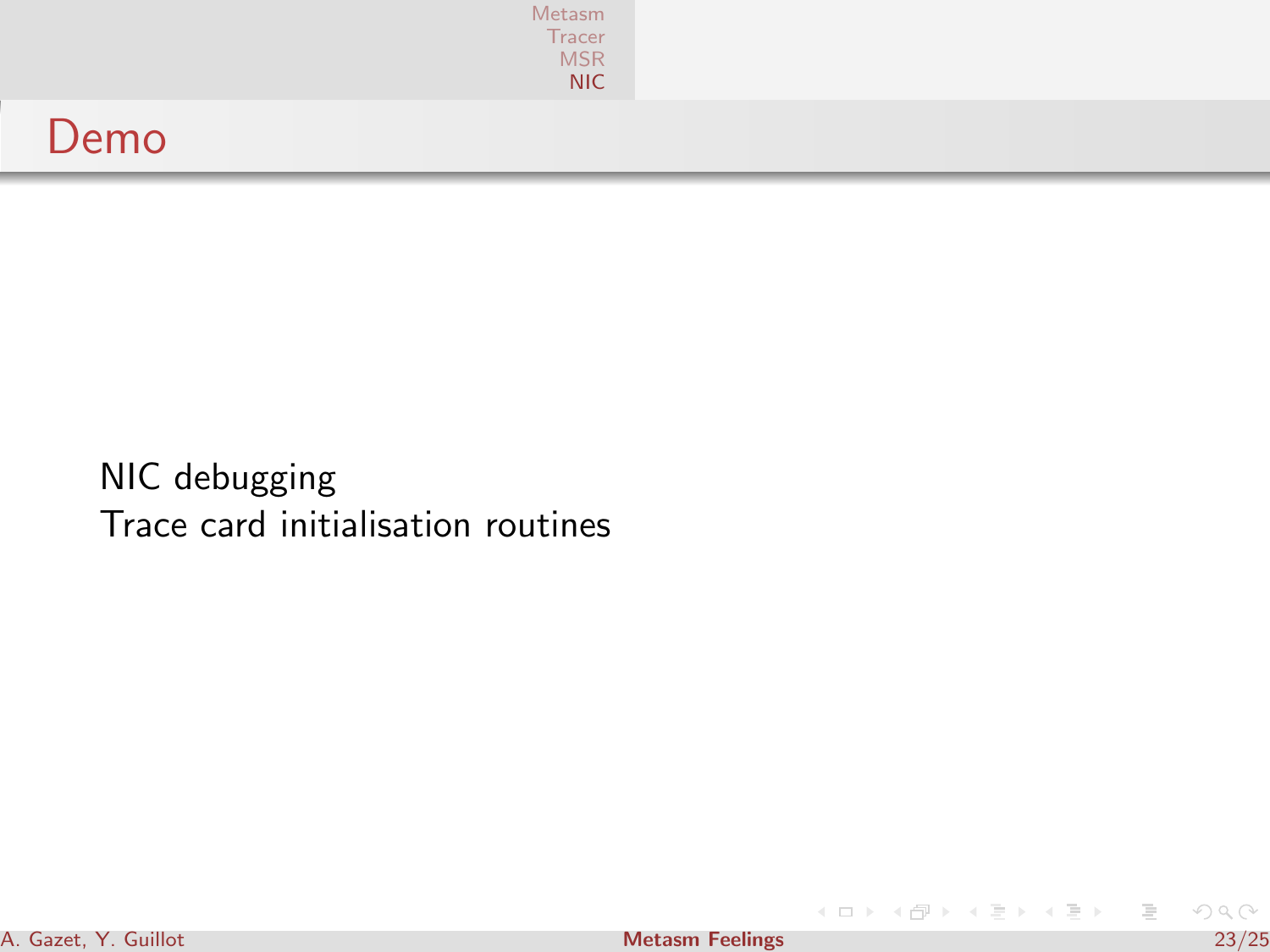

# Conclusion

Metasm is good for you

- Covers lots of everyday reversing tasks
- Avoid reinventing the wheel
- Plan, do, check, act
- $\bullet$  The tracing module will be published soon<sup>4</sup>

#### **Thanks**

- o to Guillaume & Ivan for their work
- all the lab for their feedback
- bruce & natron for IRC animation

 $(1,1)$   $(1,1)$ 

<sup>4</sup> <http://esec.fr.sogeti.com/blog/>